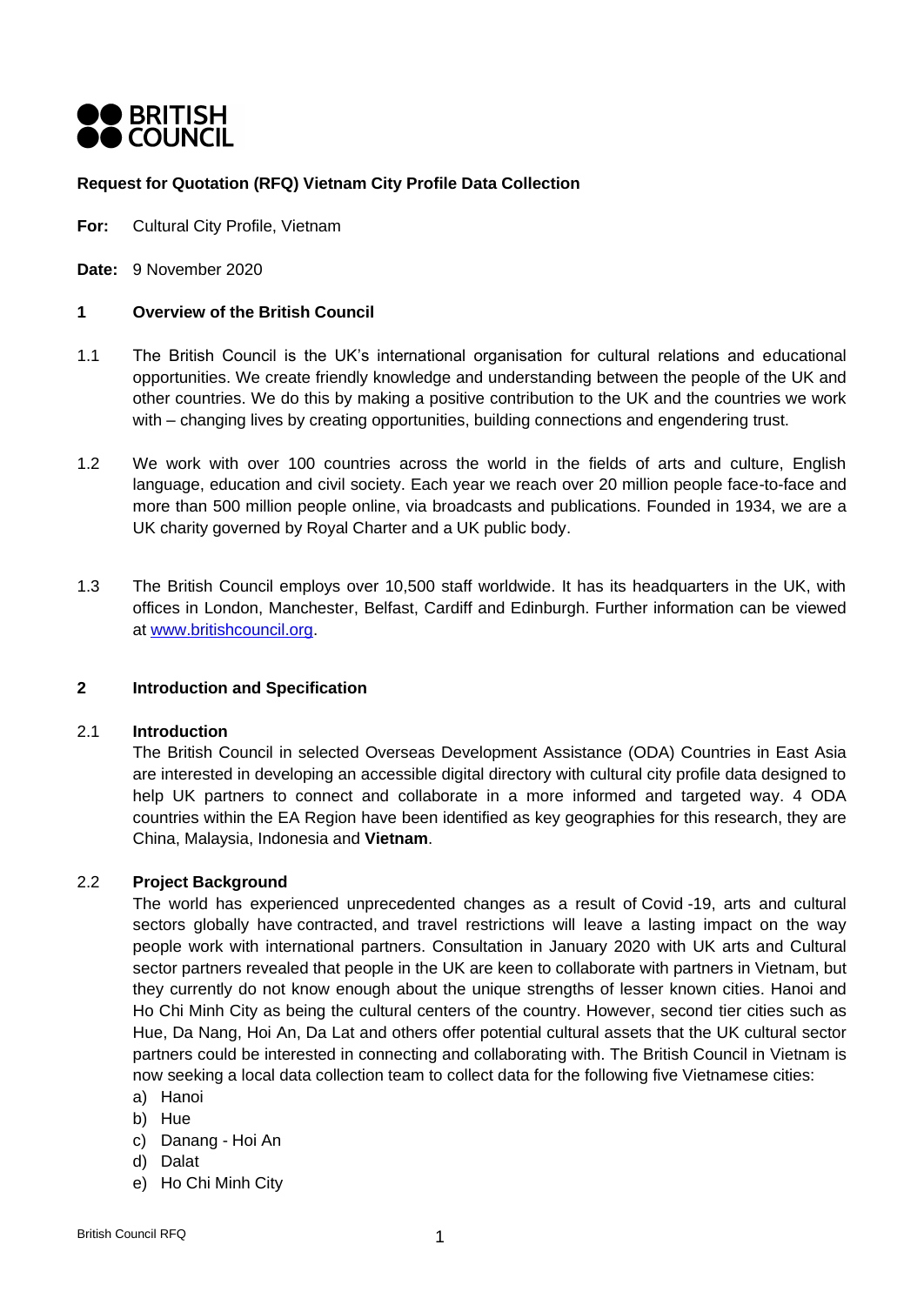This project forms phase 1 of a larger Cultural City Profile (CCP) directory which seeks to offer the UK Creative and cultural sectors a digital bridge to lesser known cities in East Asia. The East Asia CCP project will be led by a lead consultancy, in Vietnam, we are now looking for a local researcher/consultant to collect initial data for the 5 cities. The selected local consultant/s will be required to work with the lead consultant to ensure consistency of the methodology and quality of the collected data. The first phase is focused on mainly desk based research in Vietnam and potentially some local phone calls.

### 2.3 **Scope of data to collect:**

We require the consultant/s in Vietnam to collect the following information related to the Vietnamese cities as follows:

- Local Government cultural policies and International strategies and priorities
- Local government policies around equality, diversity, inclusion
- List of Cultural infrastructure (including libraries and local cultural / community centers)
- Digital infrastructure (capability/ strengths the city has in the area of Digital cultural assets)
- Scale and nature of cultural, creative and digital economy
- Disability and access provision in the city for cultural venues
- Arts audience information and disposable income
- Major annual cultural arts events and major festivals
- Arts education provision, schools, colleges and universities
- Arts funding approaches, for example Arts funding bodies, Trusts and Foundations etc.
- Top 10 most senior cultural stakeholders
- Top 10 'Ones to Watch' emerging Vietnamese cultural influencers artists etc.
- Population diversity
- Commitment to climate change and sustainability policies & evidence
- Commitment and any strategies related to gender equality policies and evidence
- Level of existing support for ageing population any policies and evidence
- Unique city strengths in cultural practice
- Art in the Public Realm
- International Architecture in the city
- Detail of existing twinning relationships with UK cities or UK regions
- How Heritage and history of the city is showcased shared
- Networks involving cultural sector and practitioners
- Designations (e.g. World Heritage sites, UNESCO Creative Cities, etc.)
- Any existing video footage that helps to portray the city

It is envisaged that people from the cities will play a key role in helping to shape the city profile, Existing video footage developed by the tourist boards of each city will also be used to help offer a more engaging insight into each city. These short films and podcasts will complement the written profile for each city, this approach will help to add local voices and perspectives to each city profile.

Once complete the CCP directory will be hosted online by the British Council hosted in the UK and it will form the basis of a future potential 'one stop shop' which will help the UK to connect to East Asia in a more informed manner and it will support better understanding of disability, inclusion and diversity related issues in the region.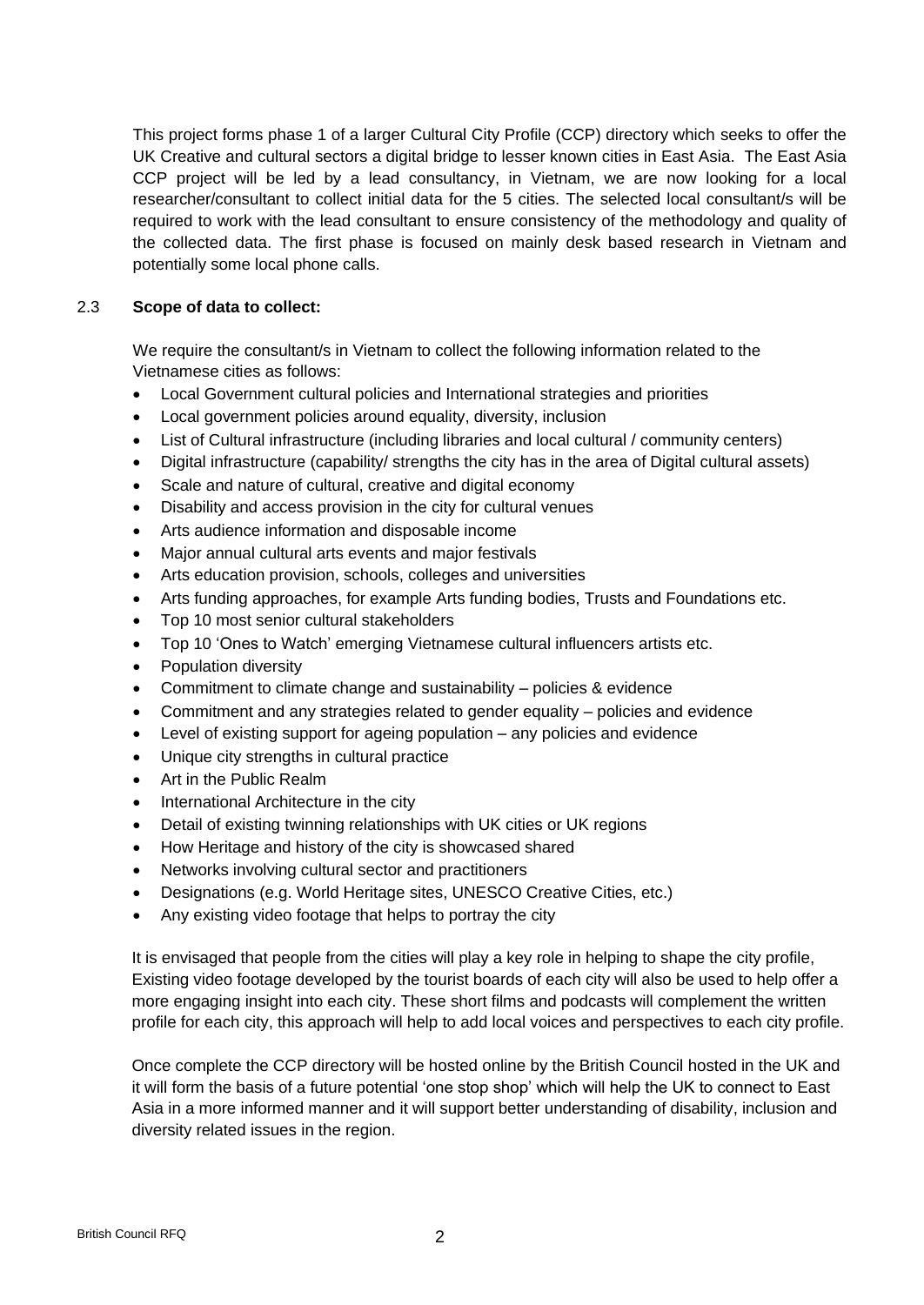# 2.4 **Insight & Research Approach**

Our initial desk research has found that although there are several existing international City Index/ profile networks, there are gaps in the level of detail provided and many of the existing directories do not include information related to:

- Gender equality in the Cultural Sector
- Disability, diversity and inclusion in the cultural sector
- Influential stakeholders in the cultural and creative economies
- Information about climate change in relation to the creative sectors
- Information about global challenges for the future such as ageing societies, youth trends

Our desk research has identified the following existing city directories:

- Power cities index (global): [http://mori-m-foundation.or.jp/pdf/GPCI2019\\_summary.pdf](http://mori-m-foundation.or.jp/pdf/GPCI2019_summary.pdf)
- Global cities report (Kearney): <https://www.kearney.com/global-cities/2019>
- Safe cities index: <https://safecities.economist.com/safe-cities-index-2019/>
- Innovation cities index: [https://www.innovation-cities.com/index-2019-global-city](https://www.innovation-cities.com/index-2019-global-city-rankings/18842/#:~:text=The%20Innovation%20Cities%E2%84%A2%20Indexes,the%20current%20time%2C%20since%202007.&text=Order%20all%20162%20indicators%20and,city%20online%20or%20via%20Proposal.)[rankings/18842/#:~:text=The%20Innovation%20Cities%E2%84%A2%20Indexes,the%20curren](https://www.innovation-cities.com/index-2019-global-city-rankings/18842/#:~:text=The%20Innovation%20Cities%E2%84%A2%20Indexes,the%20current%20time%2C%20since%202007.&text=Order%20all%20162%20indicators%20and,city%20online%20or%20via%20Proposal.) [t%20time%2C%20since%202007.&text=Order%20all%20162%20indicators%20and,city%20o](https://www.innovation-cities.com/index-2019-global-city-rankings/18842/#:~:text=The%20Innovation%20Cities%E2%84%A2%20Indexes,the%20current%20time%2C%20since%202007.&text=Order%20all%20162%20indicators%20and,city%20online%20or%20via%20Proposal.) [nline%20or%20via%20Proposal.](https://www.innovation-cities.com/index-2019-global-city-rankings/18842/#:~:text=The%20Innovation%20Cities%E2%84%A2%20Indexes,the%20current%20time%2C%20since%202007.&text=Order%20all%20162%20indicators%20and,city%20online%20or%20via%20Proposal.)
- UNESCO creative cities: <https://en.unesco.org/creative-cities/creative-cities-map> (with short city profiles)
- World Cities Culture Forum: [http://www.worldcitiescultureforum.com/assets/others/WCCF\\_Report2015\\_FINAL.pdf](http://www.worldcitiescultureforum.com/assets/others/WCCF_Report2015_FINAL.pdf) (profiles contain some key data)
- Youthful Cities:<https://www.youthfulcities.com/insights> (very thorough indexing)

# 2.5 **Our Assumptions**

- There is existing information held by City government departments and municipalities.
- British Council team in Vietnam will offer local introductions to relevant partners.
- British Council team in Vietnam will identify the top 10 city stakeholders for each city and 10 'ones to watch' to an agreed set of criteria.
- A template for supplying the city data will be provided to the local data collectors

# 2.6 **Proposed Project delivery plan**

### **Phase 1:**

• Comprehensive Literature Review of existing Vietnam specific city index/ profile directories, this initial research will help to avoid duplication and will also offer the insight needed to develop the framework for the EA Cultural City Profile project.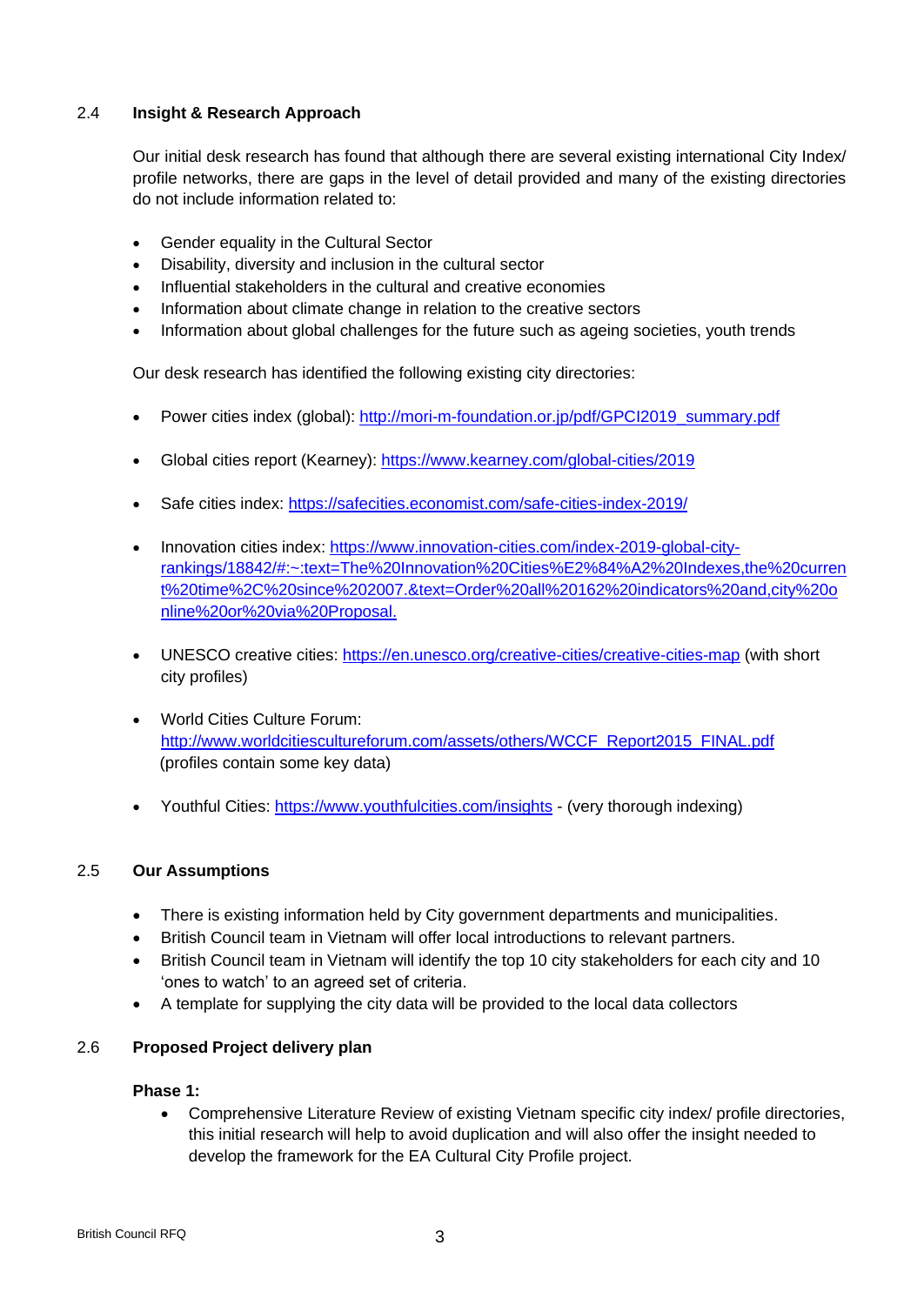### **Phase 2:**

- Undertake research and gather the data for cities in Vietnam (as listed above).
- Share data with lead consultant and review gaps in information.

### 2.7 **Audiences for the final CCP featuring several EA cities**

- UK Arts and Cultural sector
- British Council teams in UK and Vietnam
- Department for International Trade, FCDO, British Chambers of Commerce in Vietnam
- Education institutes in the UK

### 2.8 **Timeline**

To be discussed with successful supplier but we would be looking to complete this project by **8 January 2021**.

- The successful supplier will be given access to all project work conducted to date. We suggest that a gap analysis/ literature review is conducted at the outset from the existing materials to ensure that any missing areas are covered by new research.
- Consistent reporting across all cities/ countries.
- Deliverables, at a minimum: all documents in English, results in PowerPoint, data files in Excel
- A British Council member of staff be available to the winning supplier to support this project and this will be discussed further with the winning supplier.
- Weekly project reporting and updates throughout virtually.
- Indicative budget band: Professional fee for 20–25 working days, with the daily rate depending on experience and qualifications, inclusive of all applicable taxes. We follow the UN–EU cost norms for professional fees and other expenses in Vietnam.

| <b>Activity</b> (subject to agreement with supplier)                               | Date / time      |
|------------------------------------------------------------------------------------|------------------|
| RFP Issued to bidding suppliers                                                    | 9 November 2020  |
| Deadline for submission of RFP responses by potential suppliers                    | 27 November 2020 |
| (Response Deadline)                                                                |                  |
| Final Decision/ Contract Start Date                                                | 02 December 2020 |
| Data Collection takes place with weekly reporting to British 02 December 2020 to 4 |                  |
| Council contact                                                                    | January 2021     |
| Final data submission to British Council and Lead UK consultant                    | 8 January 2021   |

# **3 Quotation Validity**

Your quotation must remain open for acceptance by the British Council for a minimum of thirty days from the date that it is issued to the British Council in response to this requirement.

# **4 Payment and Invoicing**

In consideration of the Recipient's delivery of the Project, the professional fees shall be paid by the British Council to the Recipient by BACS transfer in accordance with the payment schedule, subject to the Recipient's satisfactory compliance with the terms in the agreement.

#### **5 Instructions for Responding**